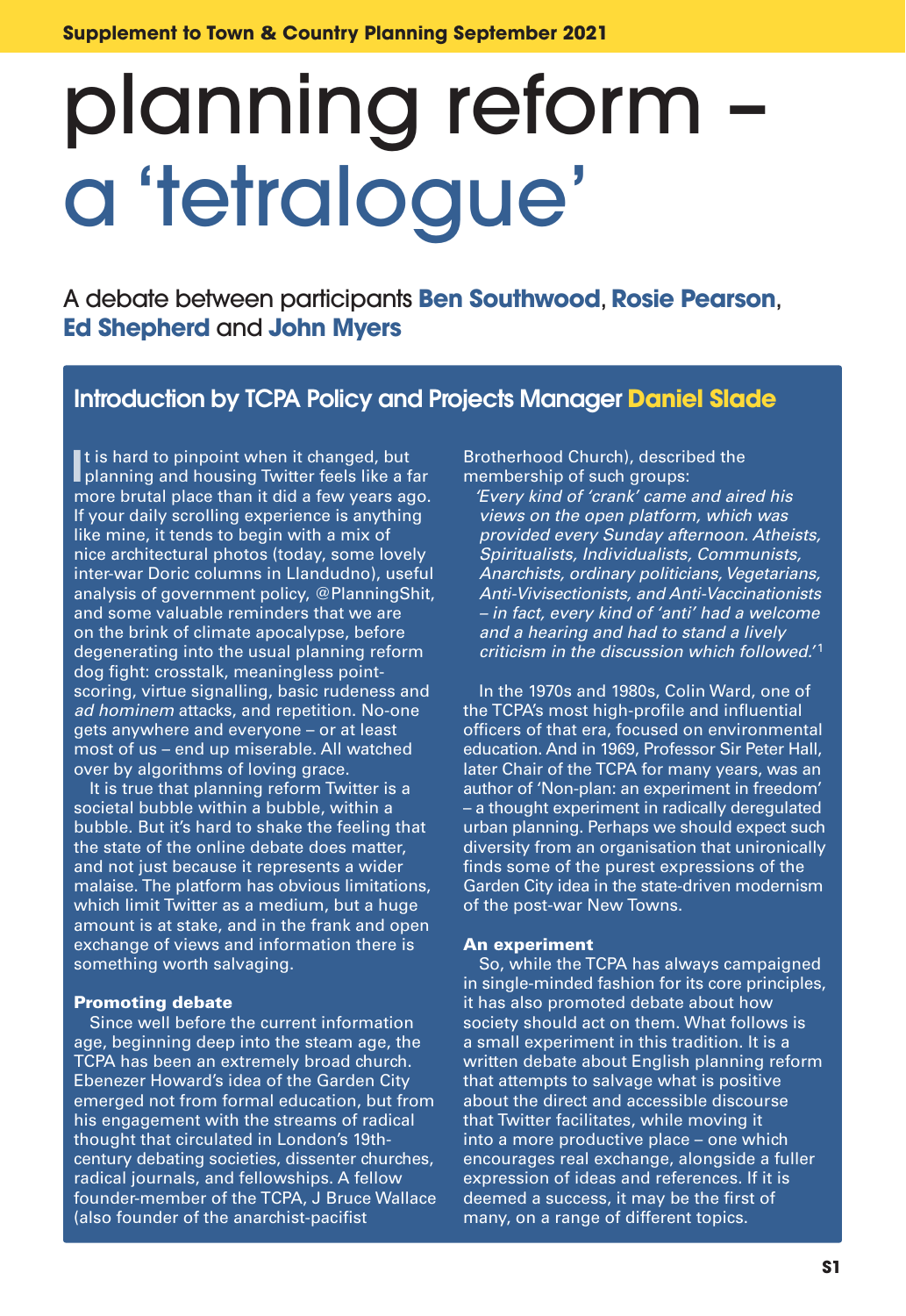The form of the debate is intended to offer more space than Twitter, but not to allow essays. During late August and early September, four contributors, very roughly representing different corners of the planning reform Twitter debate – YIMBYism,2 planning academia, grass-roots environmental activism, and centre-right think-tanks – were invited to contribute to a four-way conversation (or 'tetralogue') about the government's proposed planning reforms. To keep the process fluid, no specific opening question was set. The opening contribution, from Ben Southwood, was to broadly support the Planning White Paper reforms, with others responding concurrently and in no particular order. Each contributor was offered around 400 words per contribution, and the process was continued until a natural end-point seemed to be reached. The contributors are:

- **•***John Myers*, a founder of the YIMBY Alliance and London YIMBY. He has worked with several influential pro-market think-tanks, and has been particularly involved in the development of the 'street votes' policy concept.3
- **•***Rosie Pearson*, Chair and Co-Founder of the Community Planning Alliance,<sup>4</sup> which supports and lobbies for more than 500 local campaigns against unsustainable development.
- **•***Ben Southwood*, formerly Head of Housing, Transport and Urban Space at Policy Exchange.
- **•***Dr Edward Shepherd*, Associate Professor of Planning and Development at the University of Reading. He has a particular interest in how ideology and politics shape planning policy and regulation.5

#### **Notes**

- 1 N Shaw: *Whiteway: A Colony in the Cotswolds*. CW Daniel & Co., 1935; cited in D Hardy: *Alternative Communities in 19th Century England*. Longman, 1979
- 2 'Yes in my back yard', a position counterposed to NIMBYism. The YIMBY movement is very diverse, but members generally support the reform of planning systems in order to enable more housing to be built. They generally, but not always or entirely, ascribe the housing crisis to planning systems reducing the elasticity of housing supply, partly as a result of political demand for protection from development
- 3 J Myers: *Smarter Zoning by Street and Block*. American Planning Association, 2021. www.planning.org/publications/document/9219200/
- 4 See the Community Planning Alliance website, at https://grassrootscampaigns.weebly.com/
- 5 See E Shepherd: 'Ideology and institutional change: the case of the English National Planning Policy Framework'. *Planning Theory & Practice*, published online 25 Jun. 2021. www.tandfonline.com/doi/full/ 10.1080/14649357.2021.1942528

## **Ben Southwood**

**I**n the Planning White Paper the government<br>**I** proposed, for England, a system of allocated sites n the Planning White Paper the government that would be familiar to planners in much of the world. In fact, we already have such a mechanism: through Local Development Orders, planning authorities can permit buildings of a specific design on a specific site. If the government had simply proposed that authorities pass a Local Development Order for each site allocated in the Local Plan, there would have been less controversy. The fundamental question is whether what will be permitted will match local wishes. The devil is very much in the details, which, at the time of writing, remain to be seen. There will need to be plenty of time to specify detailed designs before the plan is passed.

 In seeking to move to a zonal system, the government aimed to reduce uncertainty and the regulatory burdens on developers of private and social housing. These burdens are often considerable, which has favoured the small number of large private developers who can bear them more easily. Many argue that the resulting oligopoly has led to lower quality, as well as England's notoriously low build-out rates. The key question is whether this burden can be reduced without compromising the protections that the current system provides. Again, the devil will be in the details of the forthcoming Planning Bill.

The government also wishes to emphasise design codes as a way of ensuring quality. Many local authorities already have plentiful rules on design. More robust design codes may be a useful tool for authorities, but they are not the whole solution. The bigger question is whether we should take a more proactive approach to planning. Should communities have to passively accept or reject developers' proposals, or should they be empowered to tell them what sort of development they want to see?

## '**Broadly, I think the answer lies in more community-driven approaches to development**'

 Broadly, I think the answer lies in more communitydriven approaches to development. Some have suggested giving villages more power to allow housing of the kind they want nearby. The American Planning Association and the RTPI have both suggested pilots that would let smaller groups of residents approve plans for more housing on their own street, or on backlands between the houses. Densities could potentially rise to levels suggested by Ebenezer Howard, of up to about 235 persons per hectare, furthering the TCPA goal of '20-minute neighbourhoods'.

We need to build more and better. Few would argue that the current system is perfect. The question is how to move forward.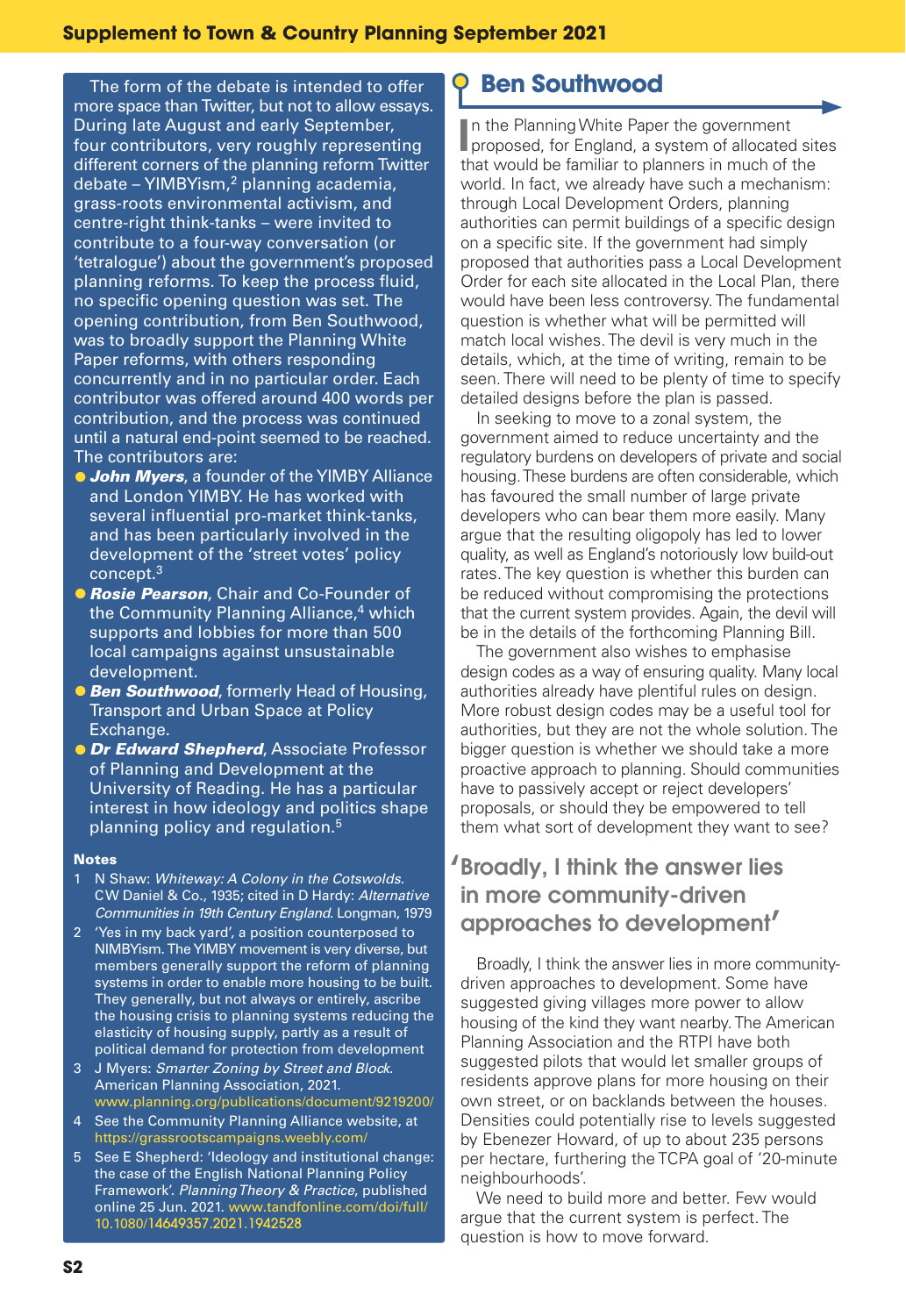# **Rosie Pearson**

**A**s Ben Southwood rightly says, communities need to be in the driving seat. It is unsurprising that the Community Planning

Alliance now has over 500 grass-roots groups selfregistered on its national campaigns map. People are fed up with having planning done to them by government, councils, and developers. To that end, it is positive that, in the Planning for the Future White Paper, the government talked of an intent to improve engagement in plan-making.

 Unfortunately, government giveth and it taketh away ... with more on the taking away side of things. That is because, first, the stated intent was to remove the community involvement at later stages by granting consent in principle through its zoning proposals. No more commenting on planning applications.

 In addition, far too much planning is done by appeal. This is due to the NPPF's paragraph 11d, better known as the presumption in favour of development. You will notice that I cannot bring myself to use the word 'sustainable' in that context. Sites which are considered inappropriate and would not otherwise be granted permission are getting swept through the system. Where I live, the council's Local Plan process started in 2015 and got bogged down by 'garden communities', and the last part has finally been examined this summer. In the meantime, developers have made hay. No five-year land supply, no Local Plan, no chance of a voice for local residents.

 Finally, the government's un-evidenced and outof-date national housing target is causing huge and unnecessary pressure on much-loved green spaces, in both urban and rural areas.

#### '**There are some quick wins ... that would go some way to reassure beleaguered communities**'

 There are some quick wins that government could implement. These would go some way to reassure beleaguered communities that their views matter:

- **•** Remove paragraph 11d from the NPPF; or, if that is a step too far for a 'build, build, build' government, add a new footnote banning development on unallocated sites outside village envelopes.
- **•** Insist on Local Plan referendums prior to submission. No positive result, no submission allowed.
- **•** In the forthcoming Planning Bill, retain planning applications and allow comments.
- **•** All Local Plans should be digitised and mapped, with live data so that people do not have to spend hundreds of hours wading through disjointed and wordy evidence.
- **•** Let communities agree a local housing target (and review the national target immediately so

that it is up to date and reflects recent population changes).

 Ben is right about density – and that is something that the planning profession can help with. We need a public education programme about the benefits of high-density development versus executive boxes and car-dependent sprawl. I took my children to visit Freiburg's urban extensions. They asked why on earth England's housing estates were so terrible and why we can't build like Vauban and Rieselfeld. With knowledge, communities can make informed choices.

# **Ed Shepherd**

**T**he debate about the English planning system can be unhelpfully adversarial. Developers can be frustrated by what they see as a complex process that can have a negative impact on their returns. As Rosie explains, communities can feel as though planning is being 'done to' them, rather than with them. Planners feel under attack, their profession too often denigrated by the politicians whose policies they apply. This atmosphere of angry mistrust has been exacerbated by the growing political salience of the 'housing crisis'.

#### '**We need to stop framing planning as imposing unnecessary** '**burdens**' **on the development process**'

 Yes, we need more housing – particularly genuinely affordable housing. Yes, the planning system could do with some simplifying and more certainty. But we need to stop framing planning as imposing unnecessary 'burdens' on the development process. The planning system exists to identify, manage and distribute the risks that arise from development, in the public interest. Given that new development creates significant carbon emissions, and can have a major impact on local character, the economy and the environment that will endure for many decades, these risks can be considerable. It should not be surprising, therefore, that the process in place to consider these should sometimes be complex and lengthy.

 As Ben points out, when it comes to the Planning White Paper proposals, the devil will be in the detail. However, until this detail materialises, the concern is that the government is viewing the shift to a more rules-based approach as a means to reduce the range of risks that the planning system can consider in a myopic pursuit of the delivery of housing numbers. Either that, or the proposed reforms exhibit a naïve understanding of what it will take to properly consider such risks during a frontloaded zonal plan-making stage. Ben refers to the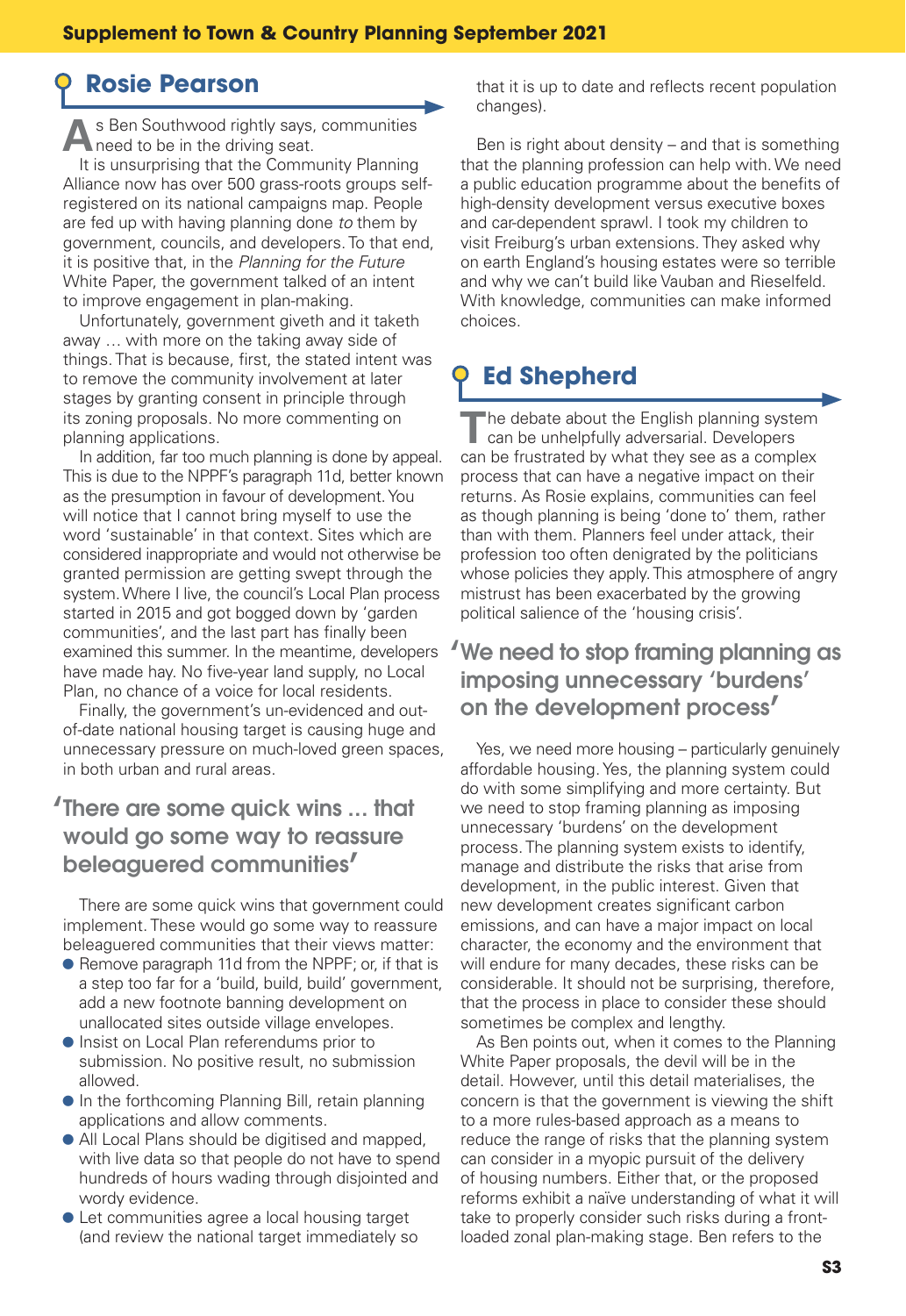use of Local Development Orders – but research demonstrates that they can be just as complex and time-consuming to prepare as a planning application. It's just that the costs and risks are borne by the local authority earlier in the process, unless shared with the developer.

 I agree with Ben and Rosie that we need to better involve communities in planning. More effective engagement that includes a broader cross-section of society should be part of a wider shift in how we debate planning in public. The conversation needs to stop framing planning as a regulatory annoyance, and instead as an opportunity to come together to enable the delivery of truly sustainable development that meets society's collective needs – not just housing.

# **John Myers**

**I**<br> **I** entirely agree with Ed that the adversarial nature<br>
of the debate in general, and attacking planners entirely agree with Ed that the adversarial nature in particular, is profoundly unhelpful. I also agree that we need more housing and more community involvement.

 But we can't all just sit here agreeing with each other. As Ed has noted in other work, the supply of housing in the South East has failed to keep up with forecast housing need. People in housing need cannot wait. We urgently need practical, workable ways to strengthen the planning system as much as possible to help deliver badly-needed housing with the support of local communities and without compromising on priorities, including carbon reduction, infrastructure needs, and health. Ed has observed in work on land value taxation that *political support* may be important if reform is to happen.

### '**We must pilot and test these diff erent ideas and techniques to see which best help achieve our planning goals**'

 There are many fascinating proposals for how we might work towards that. Rosie proposes, for example, that Local Plans should be digitised and mapped with live data. Ben has proposed pilots of ways to improve the planning system and plan for more housing with stronger involvement of communities; Samuel Hughes has produced another proposal in a similar vein.<sup>1</sup> The TCPA has a great tradition of work around creating new settlements, which can be further informed by new examples from around the world, such as Vauban in Freiburg. These ideas should all be piloted as we investigate better ways of creating the places and outcomes that the country needs.

 Planning can achieve its maximum potential only if it continues to learn and adopt useful knowledge

from other fields. Neglected discoveries in Elinor Ostrom's Nobel prize-winning social science research on successful planning efforts by different communities are one example. Recent technological advances are another, including decentralised networks, GIS, and building information modelling. We should also learn from the latest successful efforts in other countries to achieve carbon reduction and better places for people.

We must get to specifics. If we are generally agreed that the way to proceed is by building on the strengths of what we already have, then we must pilot and test these different ideas and techniques to see which best help achieve our planning goals – not just more housing. As Ed's work on land value taxation shows, that must include evaluation of potential political and practical challenges. If we do not seize the initiative, it will be left to others.

## **Rosie Pearson**

**I**<br> **I** couldn't agree more with some of the things that<br>
John Myers savs. Vauban in Freiburg is a brilliant John Myers says. Vauban in Freiburg is a brilliant example of what we should aspire to in the UK. And yes, the planning system is crying out for greater use of GIS, including for community engagement. When three new towns were proposed in North Essex, the mapping was virtually non-existent. The very few maps that did exist included one with the new town surrounded by gigantic animals, as though life in the countryside is like a safari park, and others which showed only half of each new town, stopping at the district boundary.

#### '**It is imperative that the government gets a grip on what housing need actually means**'

 My views begin to diverge from John's on two aspects. First, housing need. It is imperative, because so much hangs on it, that the government gets to grips with what housing need actually means. The 300,000-home annual target is tenureblind, out of date, and unevidenced. Very soon we will know the results of the 2021 Census and that should be the catalyst for a wholescale review of the Office for National Statistics projections. Currently, as all planners know, the government is insisting on the use of the 2014 projections – several years old and with significant changes in the subsequent years from a continuing trend in slowing population growth due to Brexit and a pandemic.

 Thorough research is needed into the concept of 'concealed households', which, given that household sizes are not increasing, looks likely to be a myth. And the anomalies in ONS data in around 50 towns, where student numbers and births/deaths are over-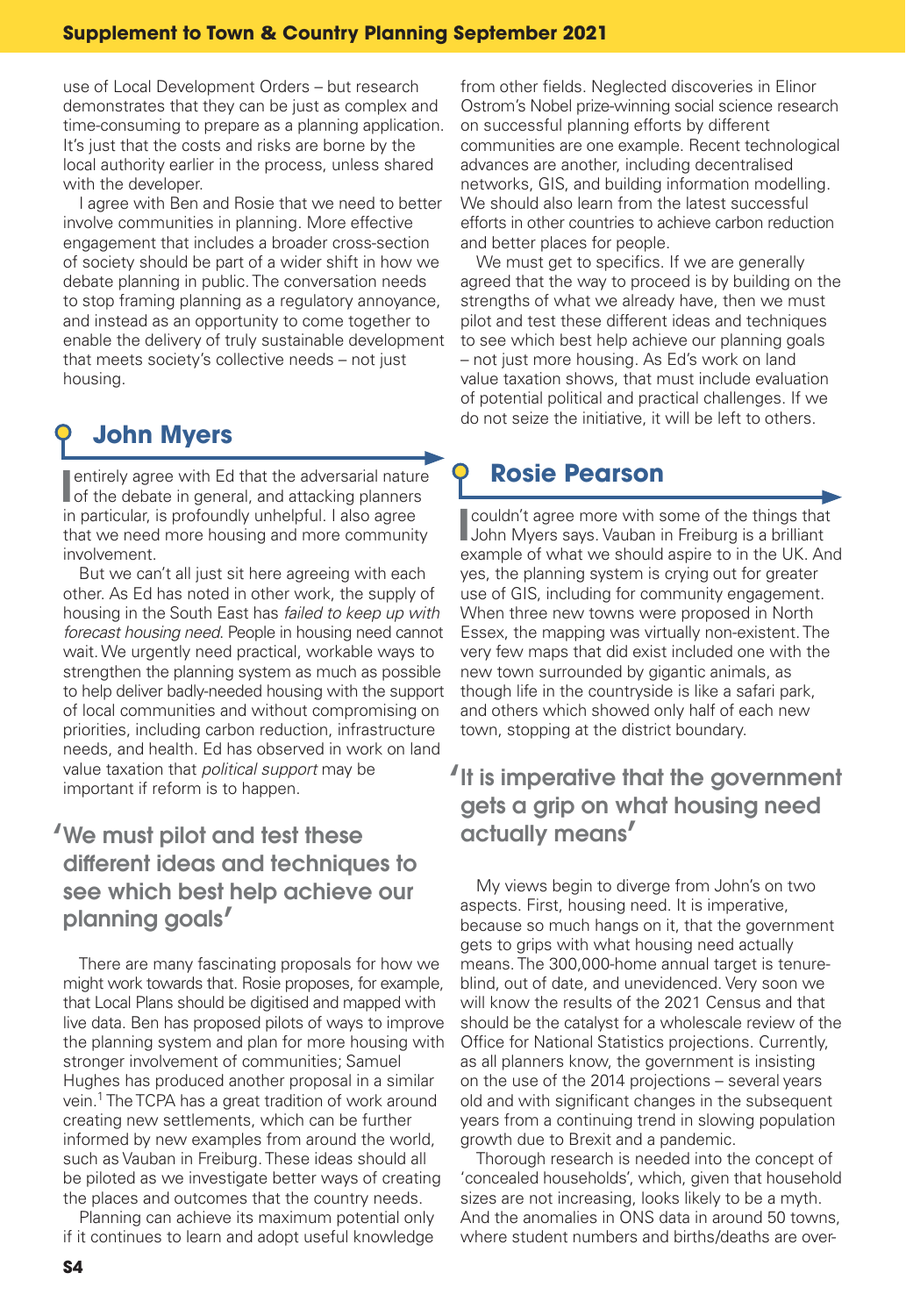

inflated, need to be investigated as a matter of urgency, because green space (and Green Belt) is being lost. Once the number is established, then policies need to deliver genuinely affordable (particularly social) housing – not just market housing.

 Secondly, new settlements. The North Essex Garden Communities proposals highlighted one thing very starkly: promises cannot be delivered in reality. Land value capture does not deliver enough money. The campaign group that I was involved with looked at the viability of new settlements in great detail and came to the conclusion that from 2,000 homes upwards, viability begins to decline. The bigger the new settlement, the worse the situation becomes: the weight of financing costs and the sheer amount of infrastructure required sinks the ship.

 In addition, 'garden communities' are not sustainable. They are invariably car dependent and low density and are likely to be dormitory settlements  $-$  Transport for New Homes and Smart Growth UK<sup>2</sup> have done some good research on this. Compact, walkable, 20-minute neighbourhoods with excellent public transport (as in Vauban) – yes. Sprawling 'garden communities' – no thanks.

# **Ed Shepherd**

**I** agree with John that we need to get to specifics.<br>However, these are precisely what were lacking in However, these are precisely what were lacking in the White Paper. I do not *necessarily* object to a move to a more zonal and rules-based system in principle, but I am worried that it is advocated on the basis that it will enable the market to lead on the location and type of development at the expense of a more considered and deliberative approach that would

afford better environmental protection, better co-ordination with infrastructure investment, and more effective community engagement.

 Part of my objection to the demonisation of planning is that it all too easily conceals the complexity of the issues that contribute to the 'housing crisis'. The supply and affordability of housing do not depend on planning alone – the structure of the housebuilding industry and the returns demanded by landowners play a large part also. As radical a figure as Sir Oliver Letwin has made this point. Yes, the planning system could identify more sites for development (based on a more transparent and better-justified calculation of need, as per Rosie's point). But we also need a more diverse range of organisations on the delivery side who are providing housing for a more diverse range of tenures. The cross-party House of Commons Housing, Communities and Local Government Committee recommended in 2018 the reform of the Land Compensation Act 1961 to allow land to be compulsorily purchased at less than market value in order to enable the assembly of land and the viable delivery of more affordable housing. $3$ This recommendation has been met with silence.

#### **'The supply and affordability of housing do not depend on planning alone**'

 As John suggests, there are plenty of ideas that we could explore and pilot. However, for this to happen we would need a government that believes in the positive potential of planning sufficiently to allow local authorities to take imaginative risks. The government should adequately fund councils so that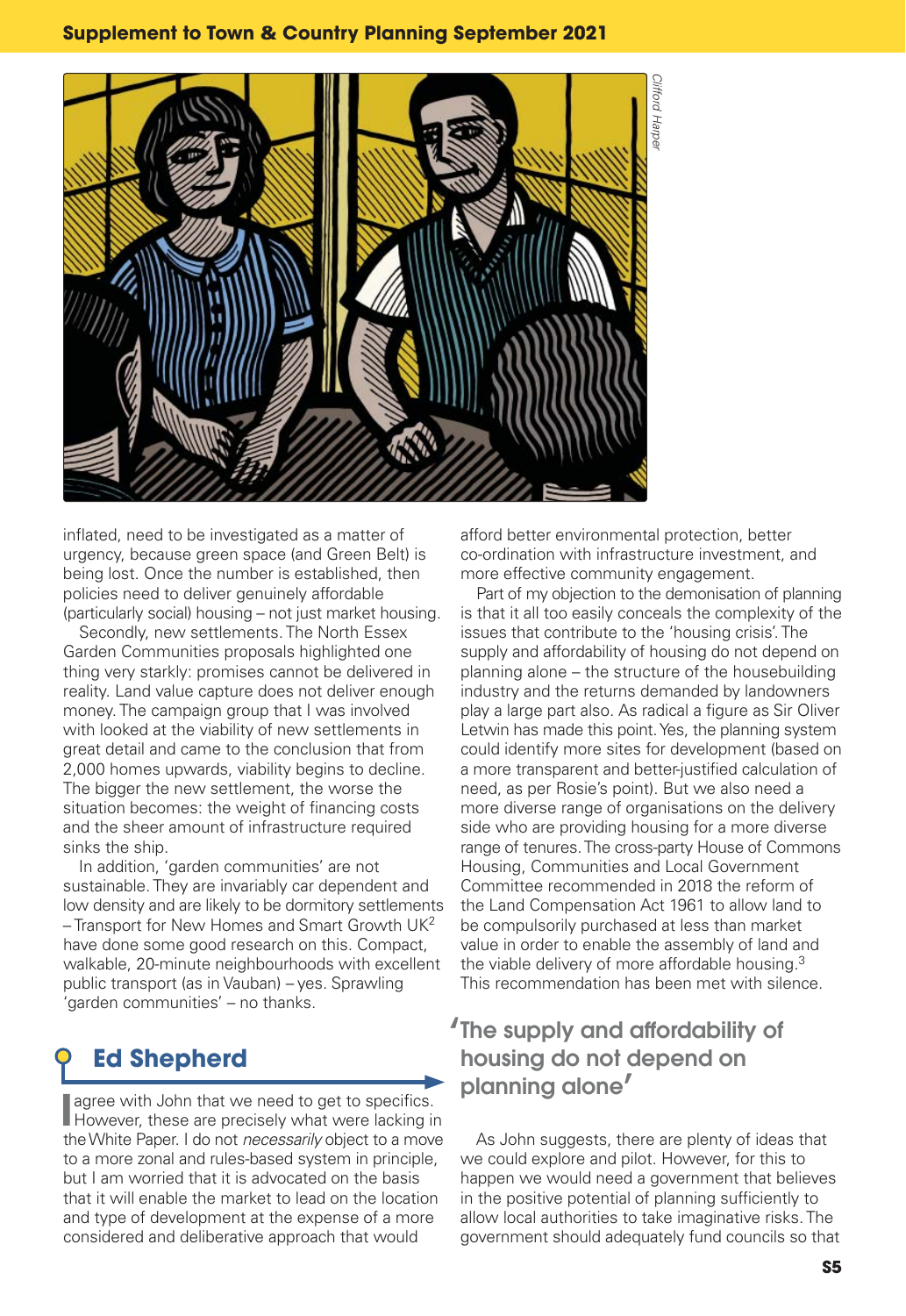#### **Supplement to Town & Country Planning September 2021**

they have the resources to improve the administration of the current system and pilot new ideas. The White Paper promised investment in a resource and skills strategy for public sector planners (although details are vague) – so why not build on the experience of the last few decades and support the current system to enable it to work better, rather than adopt a high-risk and disruptive radical reform programme? Perhaps because this kind of more moderate approach does not make political careers.

## **Ben Southwood**

**I** am glad that Ed has moved the discussion towards<br>**I** land value capture, as this is one of the areas we land value capture, as this is one of the areas we worked on in my last paper at Policy Exchange.<sup>4</sup> Our idea was to incorporate land value capture right from the very start. We aimed to make sure that the whole community benefited when housing was delivered, rather than a narrow subsection of landowners, promoters, and developers. We could capture a large share of the private value to make sure that local authorities can invest properly in infrastructure. Housing policy needs to ensure that local authorities are resourced to take this kind of in-depth and holistic approach.

## '**I believe that it is possible to**  get much of the benefit of land **value capture by building on the experience of the past few decades**'

 I am open to other reforms, and I think Ed is right that we should assess the political and other challenges of each proposal. I believe that it is possible to get much of the benefit of land value capture by building on the experience of the past few decades and supporting the current system to work better. I welcome Ed's openness to pilots f a range of supplementary proposals, including expanding the diversity of housing supply as Ed suggests, and the community-led suburban intensification I have worked on personally.

 I take Ed's point that some of the rhetoric around the planning reforms has implied a radical break with the past. I expect the Bill we eventually see will take on a wide range of suggestions and inputs made over the past year. For example, there may well be movement on 'use it or lose it' rules around planning permissions, taking on points made around the 1 million unused permissions identified by the Local Government Association.<sup>5</sup>

Just as the simplification of the NPPF was initially deeply controversial in the early 2010s, but the final version was widely accepted, I expect that the final

version of the Planning Bill will be much more widely accepted, thanks to the energetic input of bodies like the TCPA. As Ed says, the White Paper did not have enough detail for us to decide: we will have to wait for the Bill.

## **Rosie Pearson**

**I** t is a shame that, as Ed suggests, political careers<br> **I** are made from grand gestures, like tearing up the t is a shame that, as Ed suggests, political careers planning system, not incremental changes and improvements.

 Land value capture is always an interesting topic and an important one to get to the bottom of, particularly for large new settlements. The government has already attempted to bake reasonable land prices into viability rules, saying that the price paid for land cannot be used as an excuse not to deliver Local Plan policy requirements.

#### '**Developers and land promoters are very good at playing the viability**  game, and planning officers are **either ill-equipped or unwilling to challenge**'

 That said, developers and land promoters are very good at playing the viability game, and planning officers are either ill-equipped or unwilling to challenge. I have recently looked at three examples which demonstrate that, simply by negotiating robustly with a developer, more Section 106 contributions could be extracted for the benefit of a local community:

- **•** In Braintree district, the Section 106 agreement for a 1,000-home development includes car-parking and estate roads as public open space. No officer should have allowed that to slip through.
- **•** In Kent, a land promoter claimed that it was unable to deliver the policy requirement of 30% affordable homes, but a quick glance through the viability appraisal, and the independent report for the council, showed that this was nonsense. Yet officers recommended it for approval. Fortunately, elected members rejected it.
- **•** In South Essex, a developer submitted a high-level viability appraisal that did not contain enough information for any council to challenge – and the independent report for the council was the same. However, even at a glance, it was clear that there was room for manoeuvre and that the developer could have contributed more. Yet the planning application was approved.

 It will be interesting to see what emerges in the draft Planning Bill with regards to the new single Infrastructure Levy. My view is that it will have